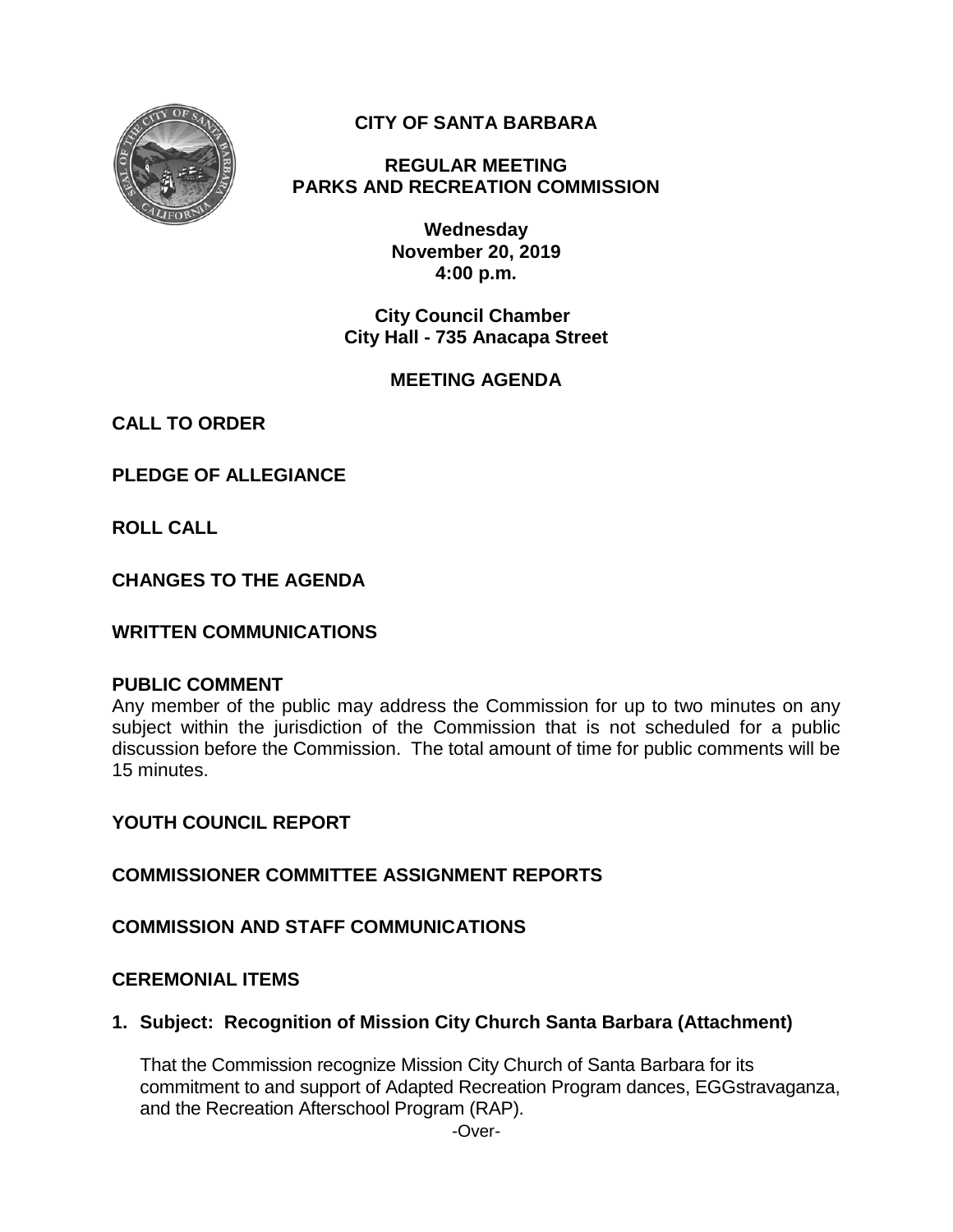### **2. Subject: Recognition of Chris Benedict, DJ of Ability (Attachment)**

That the Commission recognize Chris Benedict, DJ of Ability, for his dedication and unwavering support of Adapted Recreation Program dances serving hundreds of participants of all ages and abilities.

### **CONSENT ITEMS**

### **3. Subject: Summary of Council Actions – For Information (Attachment)**

#### **4. Subject: Minutes – For Action (Attachment)**

Recommendation: That the Commission waive the reading and approve the minutes of the Regular Meeting of October 23, 2019.

#### **STREET TREE ADVISORY COMMITTEE ITEMS**

Any action of the Parks and Recreation Commission made pursuant to Santa Barbara Municipal Code (SBMC) Chapter 15.20, Tree Planting and Maintenance or SBMC Chapter 15.24, Preservation of Trees, may be appealed to the City Council within ten days, pursuant to provisions of Section 1.30.050 of the Municipal Code.

#### **5. Subject: Street Tree Advisory Committee Recommendations – For Action (Attachments)**

Recommendation: That the Commission:

- A. Partially approve the following setback tree removal request:
	- 1. 1201 Del Oro *(1) Lophostemon confertus*, Brisbane Box, *(1) Magnolia grandiflora*, Southern Magnolia, and *(1) Archontophoenix cunninghamiana*, King Palm (relocated) – Erin Carroll, Landscape Architect
- B. Conditionally approve the following setback tree removal requests:
	- 1. 407 La Marina *(2) Washingtonia robusta,* Mexican Fan Palm, *(1) Ulmus parvifolia*, Chinese Elm *–* Carin and Gareth Richard
	- 2. 3139 Sea Cliff (19) various trees Trish Allen, SEPPS, Inc.
- C. Deny the following setback tree removal request:
	- 1. 437 Northridge Rd. *Pinus pinea,* Italian Stone Pine Dale and Judith Seaborg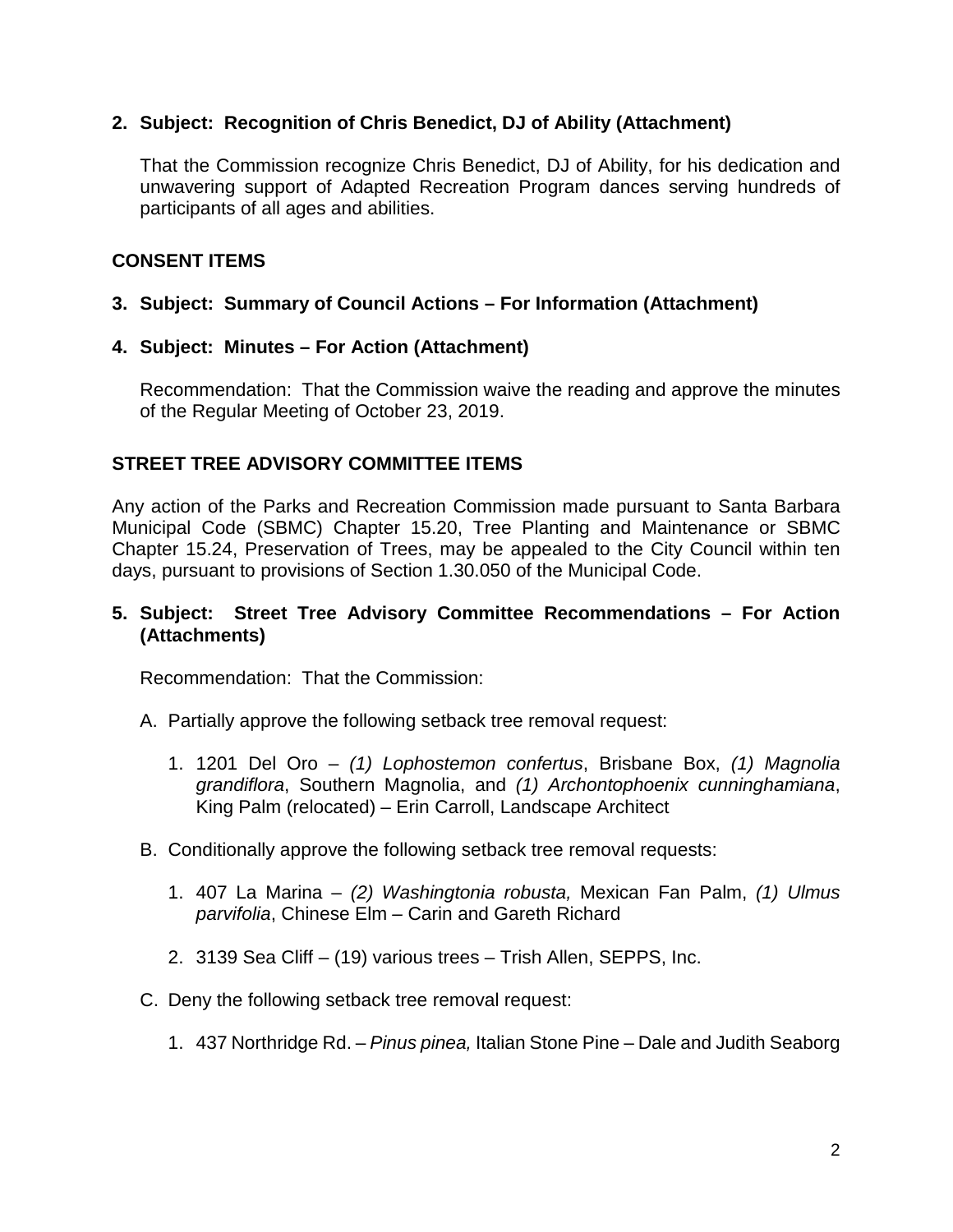- D. Approve the following changes to the Street Tree Master Plan:
	- 1. 300-400 Paseo Del Descanso consider an alternate designation STAC
	- 2. 500-800 San Pascual Street consider an alternate designation Staff

### **ADMINISTRATIVE AND STAFF REPORTS**

#### **6. Subject: Director's Report – For Information (Attachment)**

Recommendation: That the Commission receive a presentation on the status of the various Parks and Recreation Department (Department) initiatives and activities.

#### **OLD BUSINESS**

#### **7. Subject: Central Library Plaza Renovation – For Information (Attachment)**

Recommendation: That the Commission receive a presentation on the Central Library Plaza Renovation Project.

#### **8. Subject: Capital Improvement Projects Update – For Information (Attachment)**

Recommendation: That the Commission receive a presentation on the status of the active Parks and Recreation Capital Improvement Projects.

#### **NEW BUSINESS**

#### **ADJOURNMENT**

**REPORTS:** Copies of documents relating to agenda items are available for review at the Central Library at 40 E. Anapamu Street, Parks and Recreation Administrative Office at 620 Laguna Street, or online at the City's website [\(http://www.SantaBarbaraCA.gov\)](http://www.santabarbaraca.gov/). Materials related to an item on this agenda submitted to the Parks and Recreation Commission after distribution of the agenda packet are available for public inspection in the Parks and Recreation Department located at 620 Laguna Street, during normal business hours.

**AMERICANS WITH DISABILITIES ACT:** In compliance with the Americans with Disabilities Act, if you need auxiliary aids or services or staff assistance to attend or participate in this meeting, please contact Rose Nevarez, 564-5430. If possible, notification at least 48 hours prior to the meeting will usually enable the City to make reasonable arrangements. Specialized services, such as sign language interpretation or documents in Braille, may require additional lead time to arrange.